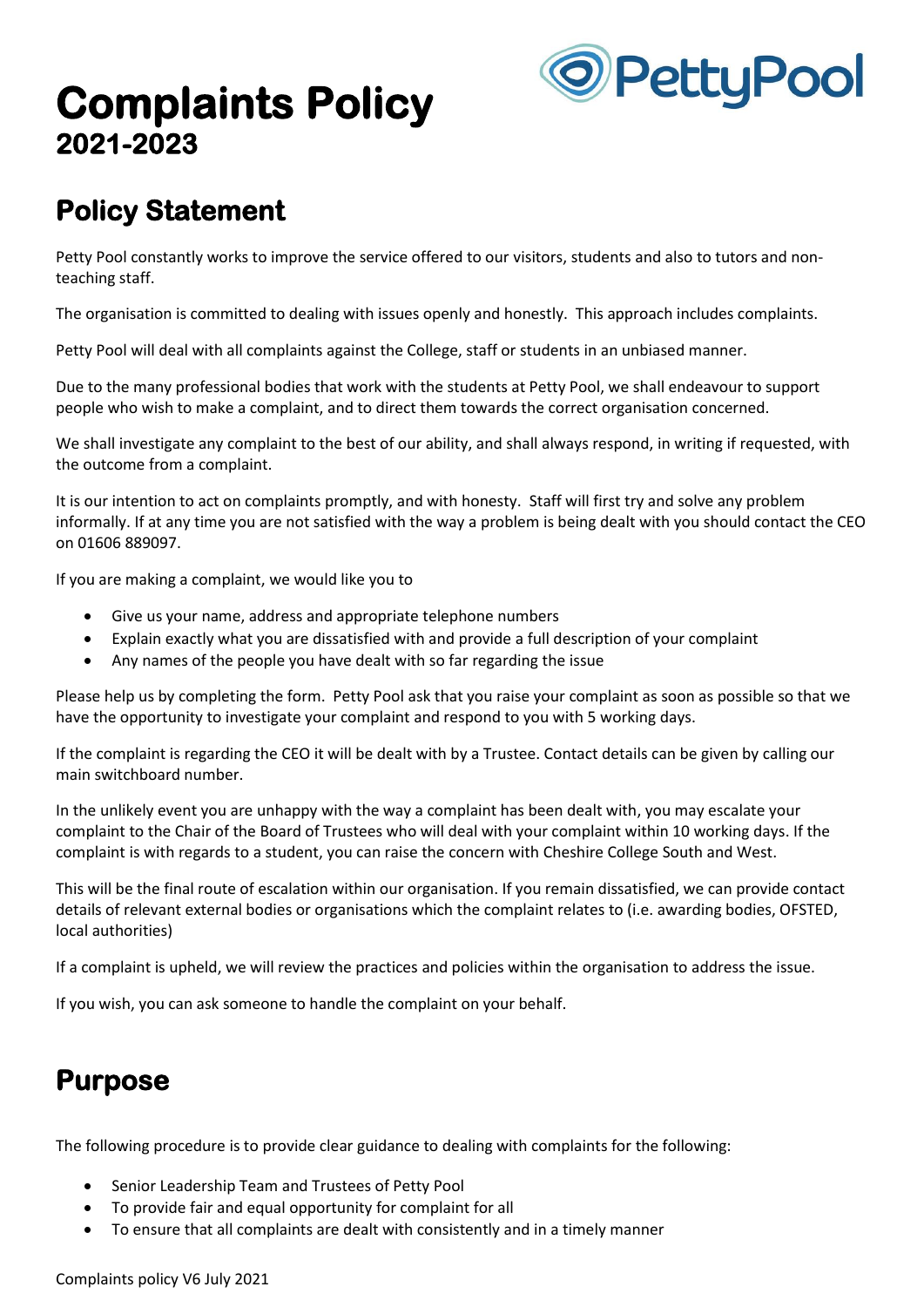- To provide a record of all complaints and how they were dealt with (Complaint forms and attached correspondence act as a record)
- To develop and improve the provision offered by Petty Pool
- To ensure feedback is appropriate and sufficient

To provide support and guidance for the following:

- o Petty Pool's Board of Trustees
- o The Senior Management Team of Petty Pool
- o All Tutors, Learner Mentors, Volunteers and non-teaching staff of Petty Pool Vocational College
- o Students who attend Petty Pool Vocational College
- o All professionals who work with students at Petty Pool
- o Families of students at Petty Pool
- o Visitors who come to the site
- o Members of the public

#### **Responsibilities**

#### **The Board of Trustees and CEO**

The Board has overall responsibility for complaint resolution at Petty Pool. The CEO has delegated responsibility for the overall implementation of this policy. The Chief Executive has a duty to review all complaints and appoint an appropriate person to investigate the complaint.

The Chief Executive has a duty to inform the Board of Trustees of any complaints which cannot be dealt with to the satisfaction of the complaining party.

#### **The Senior Leadership Team**

The organisations Senior Leadership Team (SLT) is responsible for liaison with various professional bodies, parents, carers and professionals if concerns arise during the students' time at college. A member of SLT will deal with complaints as part of their duties, they will inform The Chief Executive of any complaint outside of their stated duties and to refer the complaining party to The Chief Executive, if it is requested.

The member of SLT identified to investigate the complaint will make themselves know to the complainant within five working days of the complaint being received. They will ensure all parties are kept up to date on progress of the complaint and aims to have a written outcome in 28 days, if it is going to take longer the investigating officer will inform the complainant of this and give a timescale as to when they think they will be able to conclude the investigation. At this point the complainant receives written notification of subsequent actions and outcomes.

#### **Staff**

Course Tutors are frequently the first line of contact for a student who wishes to make a complaint. It is the duty of the Tutor to inform the student as far as possible of the appropriate procedures and to support the student should they wish to go through the process of making a complaint.

#### **Students**

Students wishing to make a complaint will be given support to do so in an appropriate way. They may wish to inform an Advocate, parent or friend, or a professional body and invite them to Petty Pool for support.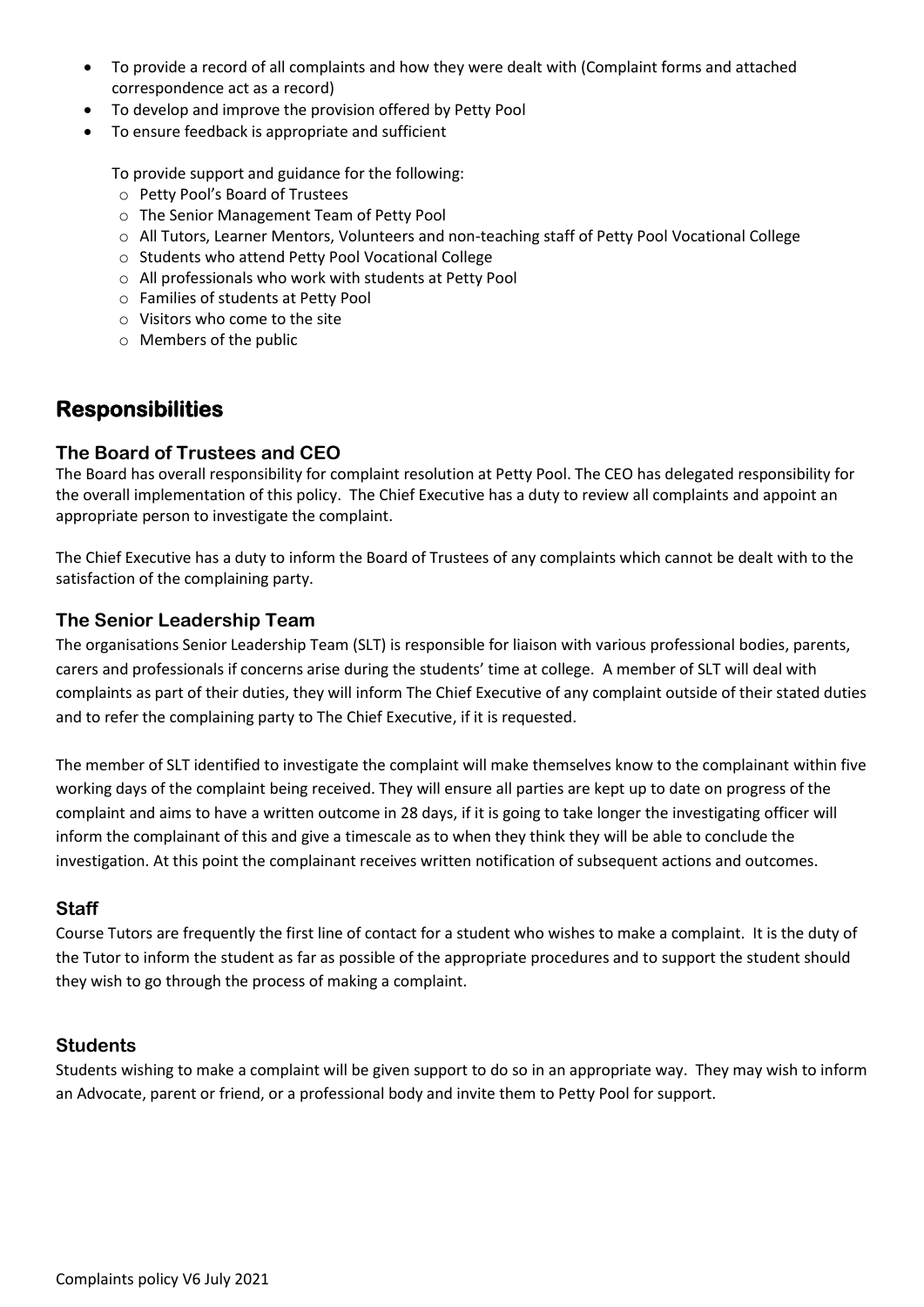#### **Organisational Procedure**

All records of complaints should be recorded on a Petty Pool Trust Complaint Form, in order that accurate records be kept, and all related correspondence must be photocopied and attached to this form.

- 1. Complaint is taken and passed onto to a member of the Senior Leadership Team (SLT) and/or Chief Executive
- 2. A member of SLT will send a written acknowledgment of the complaint received is provided within five working days and identify the investigating officer.
- 3. The person making the complaint has an informal interview with the investigating officer, if appropriate. The complainant is entitled to ask a friend/ advocate/ member of staff to attend the meeting for support.
- 4. All meetings are documented, if Petty Pool can resolve the matter informally they will aim to do that in the first instance. If that matter is formalised the investigation will be completed in 28 days and the complainant receives written notification of any actions and/or outcomes resulting from the complaint.
- 5. If the matter cannot be satisfactorily resolved, it will be given to the CEO for review and any further action to be taken but final decision is made.
- 6. The nature of the complaint will determine the 'path' taken. For example, if a complaint is made against a LA taxi driver, the matter may be referred to his employer (Transport Co-ordination).
- 7. The complaint will be referred to the most appropriate body for further investigation.
- 8. Upon hearing an outcome, Petty Pool shall inform all persons concerned of that outcome. If a matter cannot be resolved, all concerned should be informed, (in writing) that this is the case.
- 9. If the complaint is about the CEO then a Trustee will be appointed to investigate the complaint.

#### **Further information /Appendices**

- The Petty Pool Trust Complaint Form
- Complaint Form with symbols
- The Petty Pool Trust Complaints Process Diagram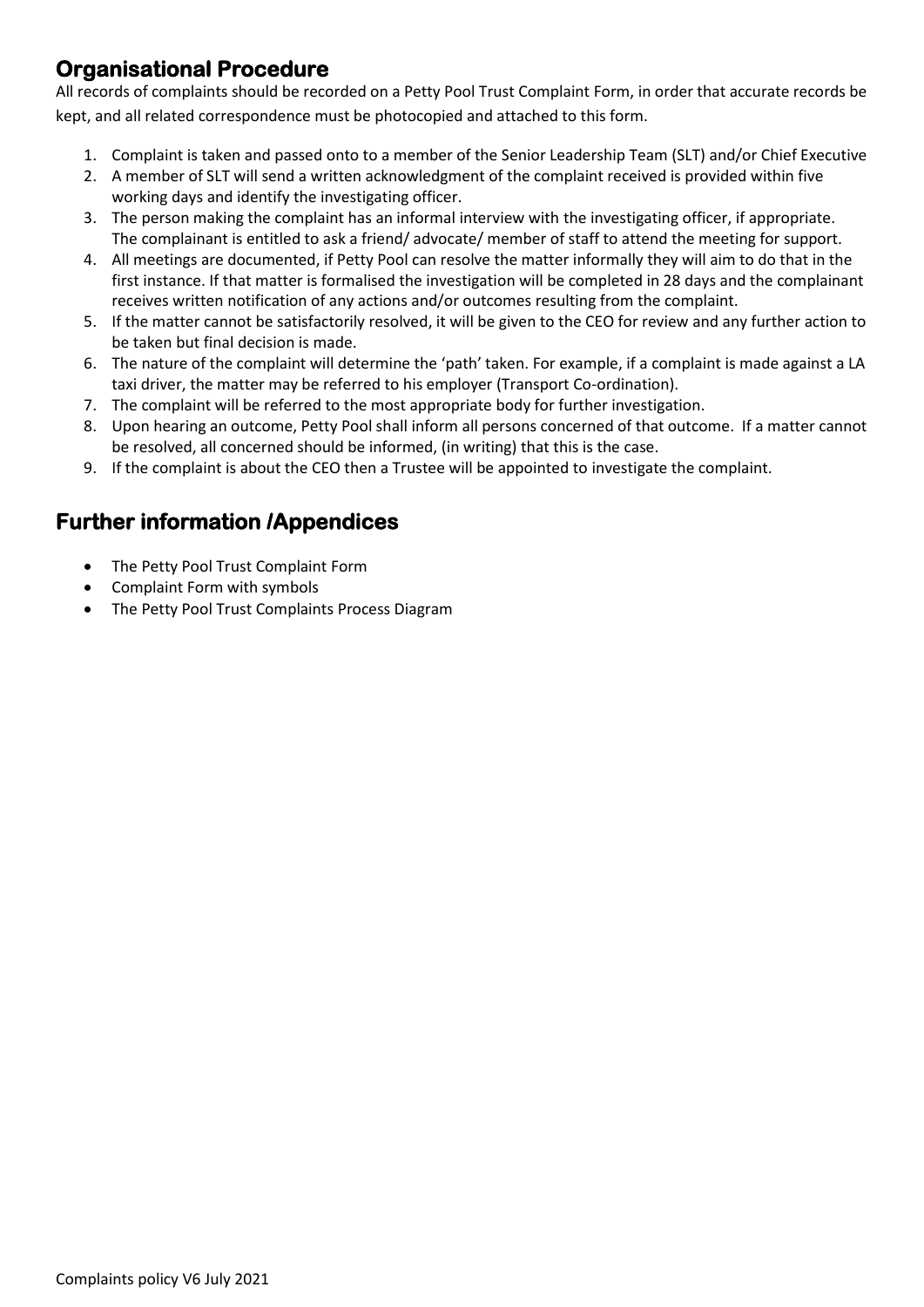

# **Complaints Form 2021-23**

| $\mathbf 1$             | Name:                                                                                                                       |
|-------------------------|-----------------------------------------------------------------------------------------------------------------------------|
| $\overline{2}$          | Date:                                                                                                                       |
| $\mathbf{3}$            | <b>Details of Complaint:</b>                                                                                                |
| $\overline{\mathbf{4}}$ | Circle below as appropriate:<br>Signed:<br>(I am The Complainant / I am a representative of the Complainant)                |
|                         | Please provide details of how the complaint is being addressed, write all outcomes and attach copies of all correspondence. |
| 5                       | <b>Actions:</b>                                                                                                             |
| $6\phantom{1}6$         | Signed:<br>(On behalf of the Petty Pool Trust)                                                                              |
|                         | <sup>O</sup> PettyPool                                                                                                      |